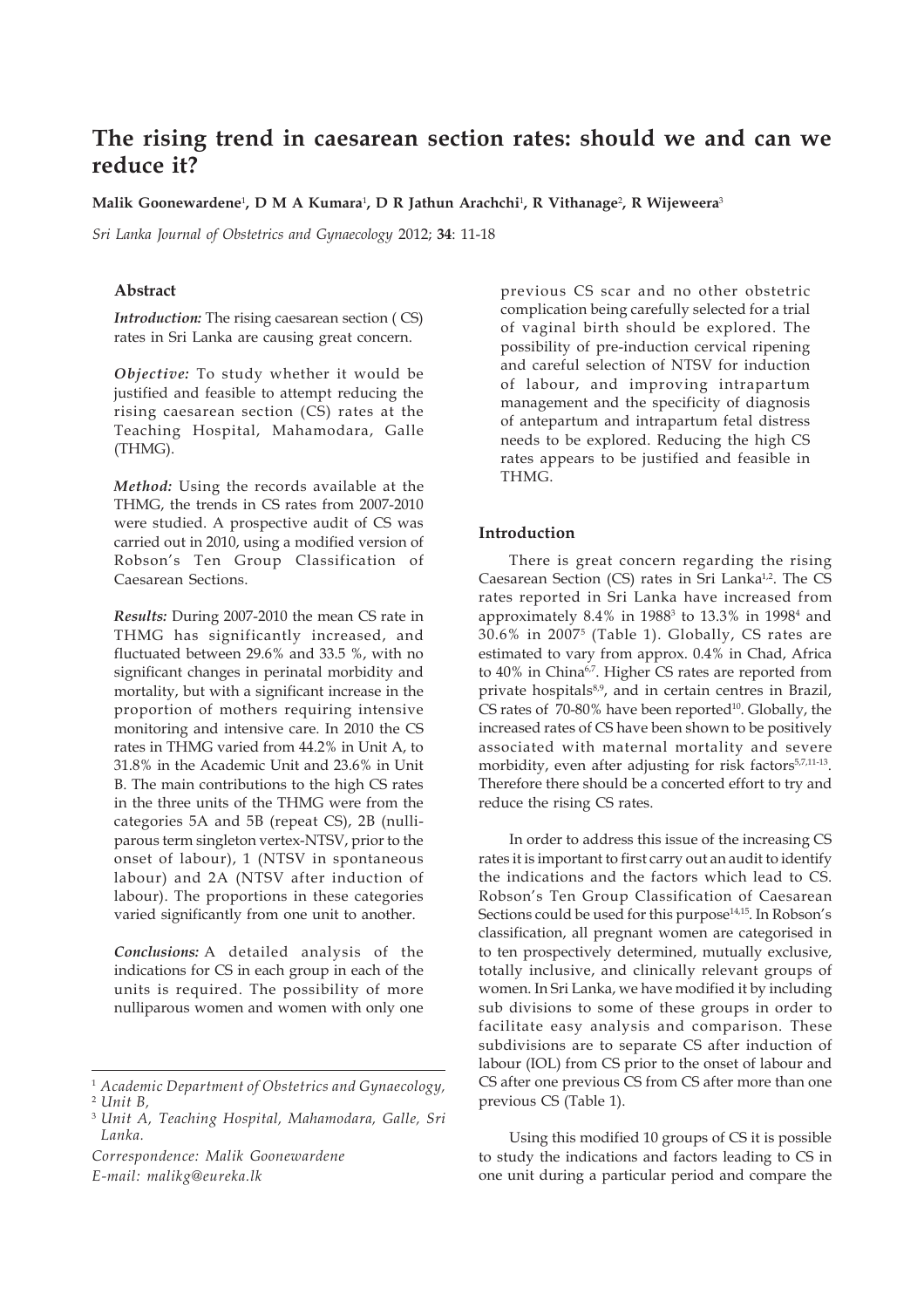data prospectively as well as carry out comparisons with any other unit which has adopted this classification. This would enable audits and comparisons at local, regional, national and even international level. This would also enable each unit to decide whether its CS rate needs to be reduced and if so how it could be reduced.

| Type of hospital   | Caesarean section rate (%) |           |      |  |  |
|--------------------|----------------------------|-----------|------|--|--|
|                    | 1988                       | 1998      | 2007 |  |  |
| Teaching hospitals | 12.7                       | 22.7      | 32.5 |  |  |
| General hospitals  | 9.3                        | 20.3      | 25.4 |  |  |
| Base hospitals     | 5.5                        | 12.0      | 26.0 |  |  |
| Private hospitals  | Not known                  | Not known | 66.6 |  |  |
| Total              | 8.4                        | 13.3      | 30.6 |  |  |

**Table 1. Caesarean section rates in Sri Lanka: 1988**<sup>3</sup> **, 1998**<sup>4</sup> **, and 2007**<sup>8</sup>

### **Table 2. Modified ten groups of pregnant women**

- 1. Nulliparous women with a single cephalic pregnancy, at greater than or equal to 37 weeks gestation, in spontaneous labour.
- 2. A) Nulliparous women with a single cephalic pregnancy, at greater than or equal to 37 weeks gestation, who have induction of labour.
	- B) Nulliparous women with a single cephalic pregnancy, at greater than or equal to 37 weeks gestation, who are delivered by caesarean section prior to the onset of labour.
- 3. Multiparous women, without a previous uterine scar, with a single cephalic pregnancy at greater than or equal to 37 weeks gestation, in spontaneous labour.
- 4. A) Multiparous women, without a previous uterine scar, with a single cephalic pregnancy at greater than or equal to 37 weeks gestation, who have induction of labour.
	- B) Multiparous women, without a previous uterine scar, with a single cephalic pregnancy at greater than or equal to 37 weeks gestation, who are delivered by caesarean section prior to the onset of labour.
- 5. A) Multiparous women, with one previous uterine scar and a single cephalic pregnancy at greater than or equal to 37 weeks gestation.
	- B) Multiparous women, with more than one previous uterine scar and a single cephalic pregnancy at greater than or equal to 37 weeks gestation.
- 6. Nulliparous women with single breech pregnancy.
- 7. A) Multiparous women with a single breech pregnancy, without previous uterine scar/s
	- B) Multiparous women with a single breech pregnancy, with previous uterine scar/s
- 8. A) Women with multiple pregnancies without previous uterine scar/s
	- B) Women with multiple pregnancies with previous uterine scar/s
- 9. A) Women with a single pregnancy with a transverse or oblique lie, without previous uterine scar/s
	- B) Women with a single pregnancy with transverse or oblique lie, with a previous uterine scar/s
- 10. A) Women with a single cephalic pregnancy at less than or equal to 36 weeks gestation, without previous uterine scar/s
	- B) Women with a single cephalic pregnancy at less than or equal to 36 weeks gestation, with previous uterine scar/s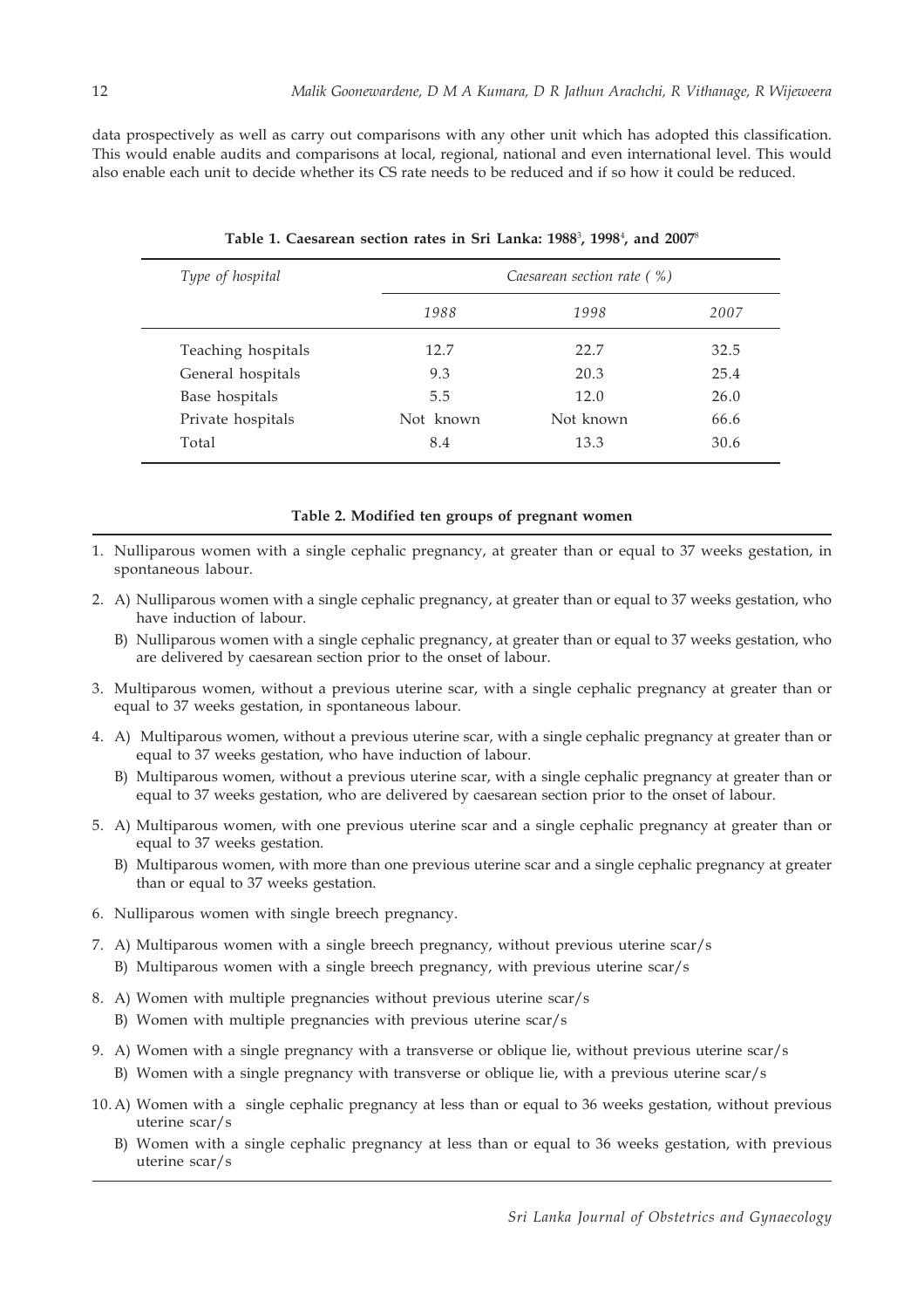Teaching Hospital, Mahamodara, Galle (THMG) is a state managed tertiary care maternity and gynaecological hospital and it has three units. The objectives of this study were to compare the CS rates and the perinatal outcome among the three units of the THMG during the period 2007 to 2010 and compare the underlying factors leading to CS among the three and units of the THMG during the period 01st March to 31st December 2010. This could enable a reduction in the CS rates at the THMG, if appropriate and possible.

# **Method**

The CS rates and the perinatal and maternal outcome in the THMG during the period 2007 - 2010 were analyzed using the Annual Hospital Statistical Bulletins of the THMG<sup>16</sup>. Using the modified 10 groups of CS the factors leading to CS, and the perinatal and maternal outcome were analyzed and compared among the three units, during the period 1st March - 31st December 2010.

# **Results**



The mean CS rate in the THMG has fluctuated between 29.6 % and 33.5 % during the period 2007 - 2010. In 2010 the CS rates in THMG varied from 44.2% in Unit A, to 31.8% in the Academic Unit and 23.6% in Unit B (Figure  $1$ )<sup>16</sup>.

|  |  | Table 3. Modes of delivery: 2007 - 2010 |  |  |
|--|--|-----------------------------------------|--|--|
|--|--|-----------------------------------------|--|--|

|                                            | 2007   | 2008   | 2009   | 2010<br>$(10 \text{ months})$ | p               |
|--------------------------------------------|--------|--------|--------|-------------------------------|-----------------|
| Total deliveries                           | 14,704 | 14,310 | 12,405 | 9790                          | -               |
| Normal vaginal deliveries %                | 65.7   | 67.9   | 66.6   | 63.0                          | $\leq 0.001$    |
| Caesarean sections %                       | 32.3   | 29.6   | 31.2   | 33.6                          | ${}< 0.001$     |
| Forceps deliveries %                       | 0.6    | 0.7    | 0.3    | 0.4                           | < 0.001         |
| Vacuum deliveries %                        | 0.8    | 1.0    | 1.1    | 1.2                           | Not significant |
| Assisted vaginal breech deliveries<br>$\%$ | 0.6    | 0.8    | 0.9    | 0.6                           | < 0.05          |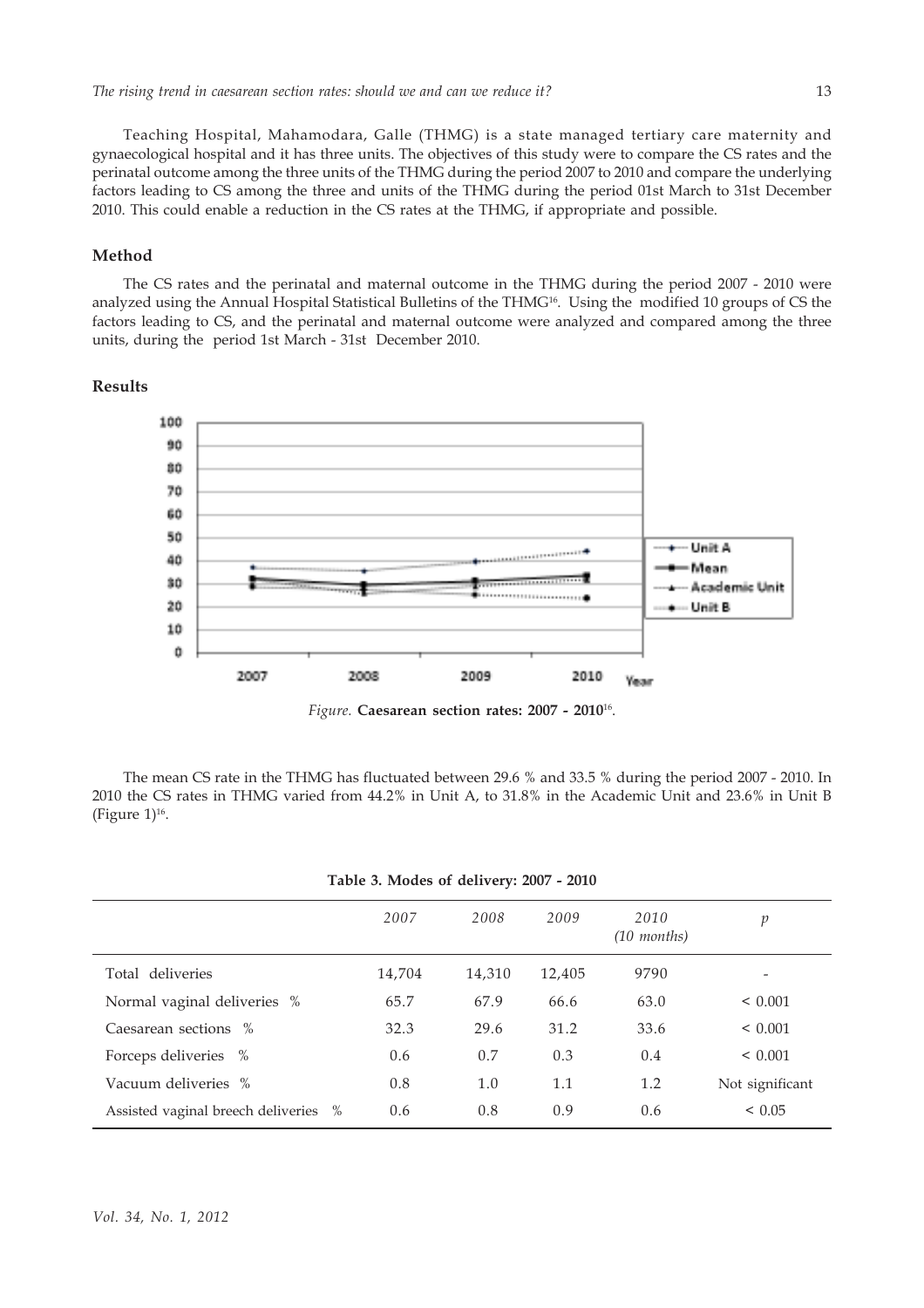During the period 2008 to 2010, there has been a significant increase of CS rates associated with a decrease of the proportion of normal vaginal deliveries, forceps deliveries, and assisted vaginal breech deliveries. The proportion of vacuum deliveries has not changed significantly (Table 3).

|                                                           | 2007           | 2008   | 2009           | 2010<br>$(10 \text{ months})$ | $\boldsymbol{p}$ |
|-----------------------------------------------------------|----------------|--------|----------------|-------------------------------|------------------|
| Admission to special care baby unit %                     | 6.7            | 7.3    | 7.3            | 6.5                           | $= 0.05$         |
| Still births/1000 deliveries                              | 7.3            | 8.2    | 7.7            | 7.2                           | Not significant  |
| Perinatal mortality rate/1000 deliveries                  | 12.3           | 14.7   | 14.0           | 12.4                          | Not significant  |
| Neonatal mortality rate/1000 live births                  | 4.9            | 6.4    | 6.3            | 6.1                           | Not significant  |
| NND <28 weeks/1000 live births                            | 2.0            | 1.5    | 1.5            | 1.6                           | Not significant  |
| Maternal admissions for monitoring<br>or intensive care % | 1.6            | 1.4    | 2.4            | 2.2                           | ${}_{0.001}$     |
| Maternal deaths                                           | $\overline{4}$ | 11     | $\overline{4}$ | $\overline{2}$                | Not significant  |
| Total deliveries                                          | 14,704         | 14,310 | 12,405         | 9790                          |                  |

## **Table 4. Maternal and perinatal outcome: 2007 - 2010**

Admissions to the Special Care Baby Unit (SCBU) have shown a mild decrease with no significant changes in the perinatal outcome. The number of mothers requiring intensive monitoring or intensive care has shown a significant increase. Although the number of maternal deaths has increased in 2008, no significant trend was noted (Table 4).

|                                      | Unit A | Academic Unit | Unit B | p            |
|--------------------------------------|--------|---------------|--------|--------------|
| Total deliveries                     | 2853   | 4689          | 2248   |              |
| Normal vaginal deliveries %          | 53.6   | 65.4          | 70.0   | $\leq 0.001$ |
| Caesarean sections %                 | 44.3   | 31.8          | 25.8   | $\leq 0.001$ |
| Forceps deliveries %                 | 0.1    | 0.6           | 0.4    | < 0.05       |
| Vacuum deliveries %                  | 1.2    | 0.9           | 2.0    | < 0.05       |
| Assisted vaginal breech deliveries % | 0.4    | 0.5           | 1.0    | < 0.05       |

**Table 5. Modes of delivery: 2010**

In 2010, Unit B had the highest normal vaginal delivery (NVD) rate of 70% and the highest assisted vaginal breech delivery (AVBD) rate of 1% which were significantly greater than the NVD and AVBD rates in both the other units. Unit B also had the lowest CS rate of 25.8%.

Unit A had the highest CS rate of 44.2% which was significantly greater than the CS rates in both the other units. The instrumental vaginal delivery rate in Unit A was also significantly less than in the other two units.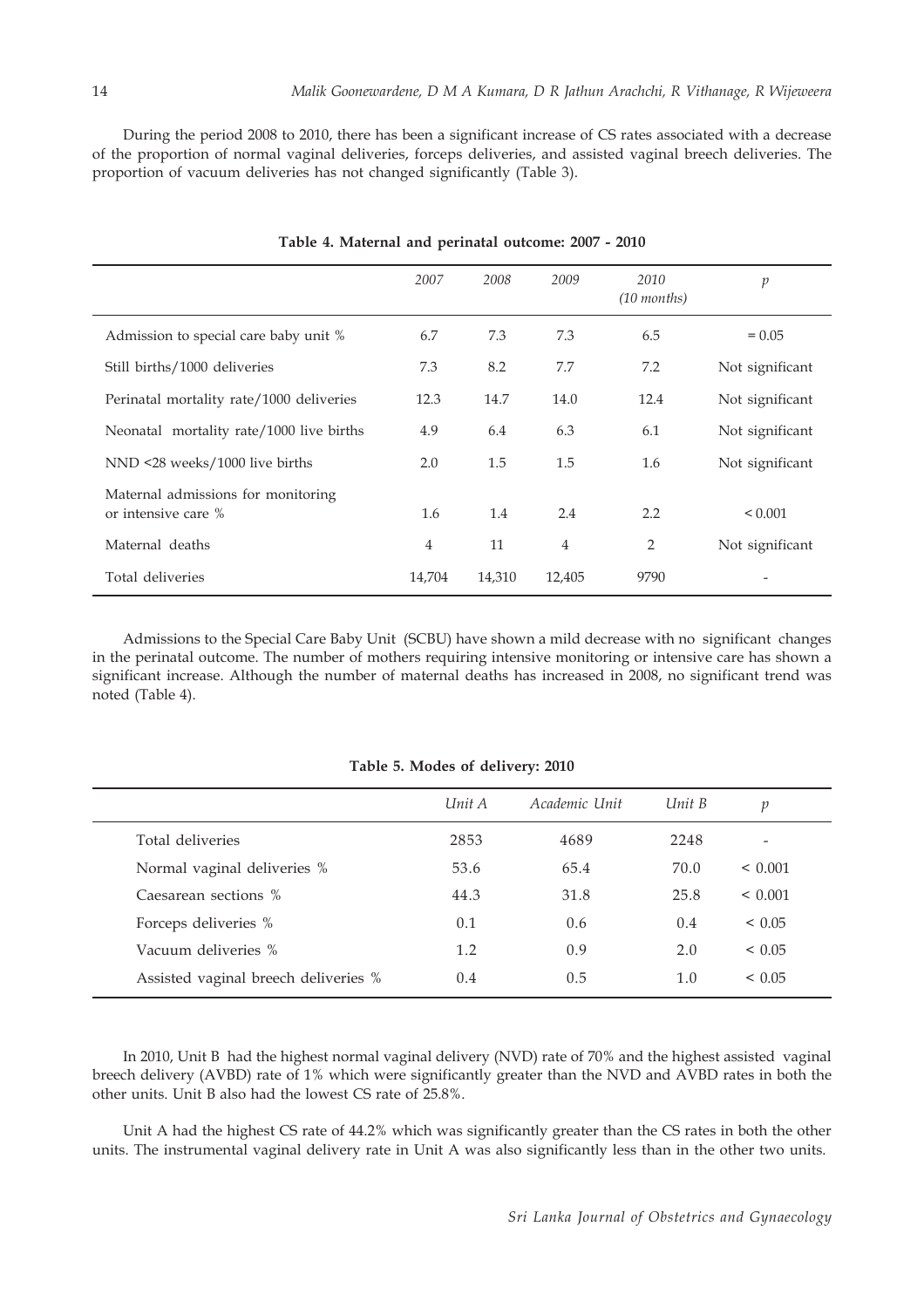|                                                        | Unit A                       | Academic Unit | Unit B | р               |
|--------------------------------------------------------|------------------------------|---------------|--------|-----------------|
| Admission to special care baby unit %                  | 5.8                          | 6.6           | 7.5    | $= 0.05$        |
| Still births/1000 deliveries                           | 6.7                          | 8.5           | 5.3    | Not significant |
| Perinatal mortality rate/1000 deliveries               | 10.2                         | 13.6          | 12.5   | Not significant |
| Neonatal mortality rate/1000 live births               | 4.9                          | 5.6           | 8.5    | Not significant |
| NND <28 weeks/1000 live births                         | 2.1                          | 1.5           | 1.3    | Not significant |
| Maternal admissions for monitoring or intensive care % | 1.9                          | 2.0           | 3.2    | < 0.05          |
| Maternal deaths                                        | $\qquad \qquad \blacksquare$ | 1             | 1      | Not significant |
| Total deliveries                                       | 2853                         | 4689          | 2248   |                 |

**Table 6. Maternal and perinatal outcome: 2010**

In 2010, there were no significant differences between the units with regard to the perinatal outcome and the number of babies requiring admission to the Special Care Baby Unit (SCBU). However, there was a greater proportion of mothers requiring intensive monitoring or intensive care in Unit B.

| Group |                                                                               | Unit A                             | Academic Unit                      | Unit B                        | No of CS               | % of total CS |
|-------|-------------------------------------------------------------------------------|------------------------------------|------------------------------------|-------------------------------|------------------------|---------------|
|       | <b>5A.</b> Multip, 1 previous scar,<br>single cephalic, >37 weeks             | 333/335<br>$(99.4\%)$<br>p < 0.001 | 313/369<br>$(84.8\%)$<br>p < 0.001 | 57/126<br>$(45.2\%)$          | 703/830<br>$(84.7\%)$  | 21.4%         |
|       | <b>2B.</b> Nullip, single cephalic,<br>>37 weeks, prior to onset<br>of labour | 330<br>(26.1 % of<br>Total CS)     | 212<br>(14.2 % of<br>Total CS)     | 74<br>(12.8 % of<br>Total CS) | 616                    | 18.8%         |
|       | <b>5B.</b> Multip >1 previous scar,<br>single cephalic, >37 weeks             | 78/78<br>$(100\%)$                 | 146/169<br>$(86.3\%)$              | 86/87<br>$(98.9\%)$           | 310/334<br>$(92.8\%)$  | 9.4%          |
| 1.    | Nullip, single cephalic,<br>>37 weeks, in spontaneous<br>labour               | 91/597<br>$(15.2\%)$               | 98/1095<br>$(8.9\%)$<br>p < 0.001  | 91/596<br>$(15.2\%)$          | 280/2288<br>$(12.2\%)$ | 8.5%          |
|       | 2A. Nullip, single cephalic,<br>>37 weeks, who have<br>induction of labour    | 66/213<br>$(30.9\%)$               | 160/554<br>$(28.9\%)$              | 42/187<br>$(22.4\%)$          | 268/954<br>$(28.1\%)$  | 8.2%          |

**Table 7. Main contributions to the high caesarean section rates in 2010**

Group 5A: repeat CS after only one previous CS scar (21.4%) was the leading contributor to the overall CS rate. There were marked differences in the successful VBACS rates in the three units: 54.8% in Unit B, 15.2% in the Academic Unit and 0.6% in Unit A. Group 2B: CS prior to the onset of labour in nulliparous women at term with a singleton vertex presentation (NTSV) had the second largest contribution (18 8%). This group contributed 26.1% (Unit A), 14.2% (Academic Unit) and 12.8% (Unit B) to the overall CS rate. Group 5B: repeat CS after 2 or more previous CS, Group 1: emergency CS in NTSV after spontaneous onset of labour and Group 2A: emergency CS in NTSV after IOL, were the next three causes (Table 7). Of the 3289 who had a CS, 1164 belonged to the category of NTSV resulting in a CS rate of 35.4% in NTSV. The CS rate in NTSV in Unit A (42.7%) was markedly greater than the CS rates in NTSV in the other two units (25.3% in the Academic Unit and 24.2% in Unit B). The Groups: 5A, 2B, 5B, 1 and 2A contributed 66.3% of the total CS carried out during this period. The contribution of the other groups is shown in Table 8.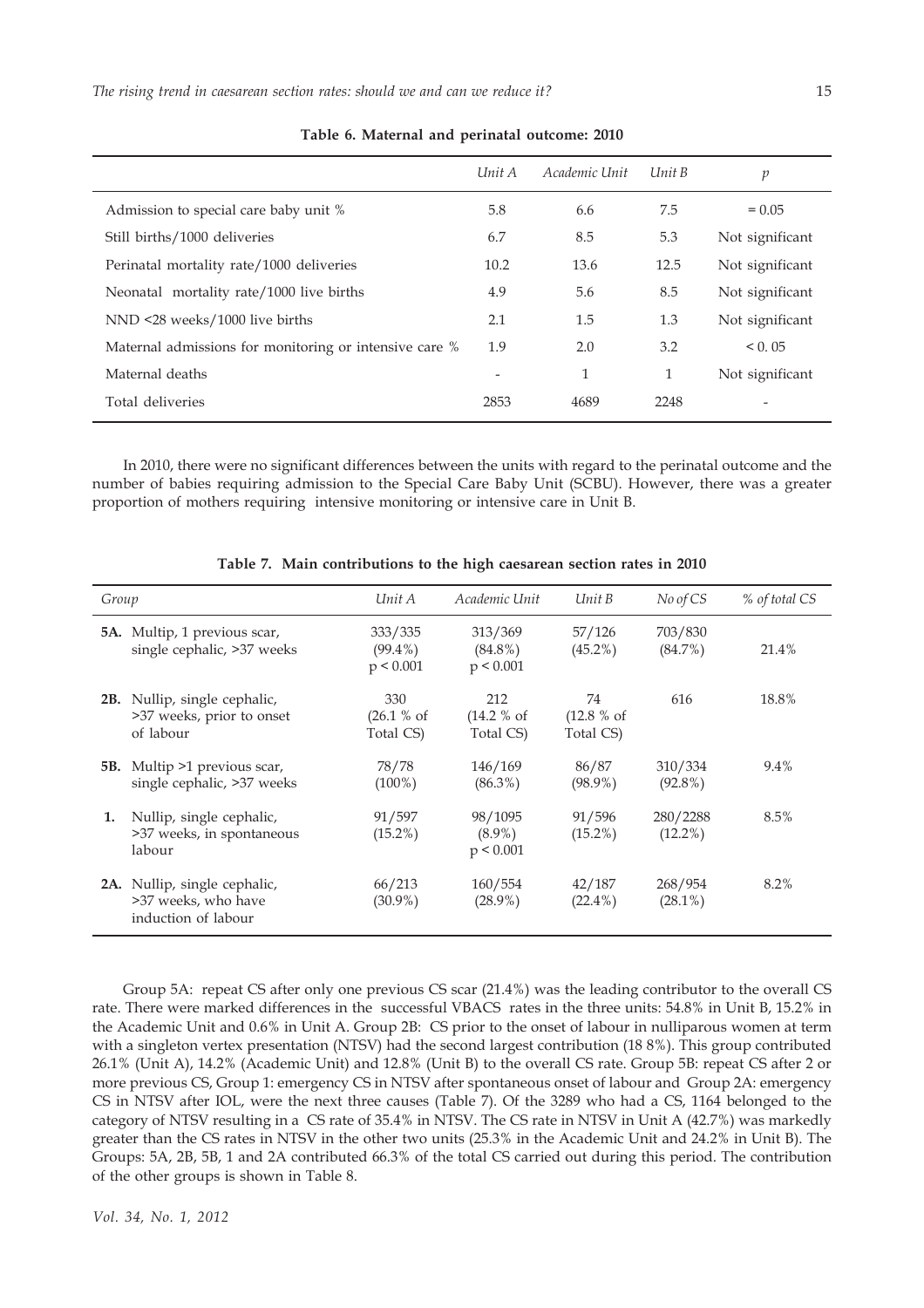| Group                                                               | Unit A               | Academic Unit        | Unit B                               | No of CS              | % of total CS |
|---------------------------------------------------------------------|----------------------|----------------------|--------------------------------------|-----------------------|---------------|
| 4B. Multip at $\geq$ 37 weeks,<br>prior to onset of labour          | 125                  | 87                   | 61                                   | 273                   | 8.3%          |
| 10A.<37, singleton vertex in nullip/<br>multip without uterine scar | 66/130<br>$(50.7\%)$ | 90/158<br>$(56.9\%)$ | 7/39<br>$(17.9\%)$<br>$p \le 0.001$  | 163/327<br>$(49.8\%)$ | $5\%$         |
| Multip after spontaneous<br>3.<br>onset of labour at >37 weeks      | 48/737<br>$(6.5\%)$  | 56/1418<br>$(3.9\%)$ | 31/713<br>$(4.3\%)$                  | 135/2868<br>$(4.7\%)$ | 4.1%          |
| 4A. Multip after induction of<br>labour at >37 weeks                | 36/150<br>$(24.0\%)$ | 74/303<br>$(24.4\%)$ | 13/116<br>$(11.2\%)$<br>$p \le 0.05$ | 123/569<br>$(21.6\%)$ | 3.7%          |
| Primi breech<br>6.                                                  | 28/31<br>$(90.3\%)$  | 77/97<br>$(79.3\%)$  | 12/17<br>$(70.6\%)$                  | 117/145<br>$(80.7\%)$ | $3.6\%$       |
| 7A. Multi breech                                                    | 25/31<br>$(80.6\%)$  | 36/38<br>$(94.7\%)$  | 3/20<br>$(15.0\%)$<br>$p \le 0.001$  | 64/89<br>$(71.9\%)$   | 1.9%          |
| All other groups<br>7B, 8A, 8B, 9A, 9B, 10B                         | 39/47<br>$(82.9\%)$  | 118/133<br>(88.7%)   | 53/97<br>$(54.6\%)$<br>$p \le 0.001$ | 210/277<br>$(75.8\%)$ | 6.4%          |

**Table 8. Contributions by the other groups to the high caesarean section rates in 2010**

Of the 3289 who had a CS, 531 were multiparous women who were at term with a singleton vertex presentation and no previous uterine scar, resulting in a CS rate of 14.3% in these women. The CS rate in this category of women in Unit A (20.7%) was markedly greater than the CS rates in this category of women in the other two units (12% in the Academic Unit and 11.8% in Unit B).

### **Discussion**

This audit has identified the general characteristics and the pattern of the women who had a CS in THMG during 2010. The classification used for this preliminary audit of CS does not include the indications for carrying out CS. In order to establish whether it is justified and feasible to reduce the high CS rates in THMG, a further detailed analysis is needed of the underlying indications and factors which led to the CS in these women. This will enable an evaluation as to whether it is appropriate and feasible to attempt a reduction of CS in each particular group. If remedial measures are adopted with the objective of reducing the CS rates a re-audit in the same unit as well as comparisons between units will be useful to assess the outcome of implementation of such remedial measures.

The planned VBACS rate may vary widely from zero to 90%17,18. The virtual absence of VBACS in Unit A reflects the policy in Unit A. Therefore the decision to carry out the primary CS especially in primigravidae should be taken with great care in Unit A, considering only definitely obstetric indications, to prevent a 'snow ball effect' and a further progressive increase of the already high CS rate. Although up to 76% of women with one previous CS may be able to successfully deliver vaginally<sup>19,20</sup>, up to 50 % of them may decline consent for a vaginal birth after the caesarean section  $(VBACS)^{21,22}$ , and this will increase the repeat CS rate. In the presence of risk factors a planned VBACS may fail in up to 60% of cases. However, a previous vaginal birth and especially a previous successful VBACS is a very good predictor for successful VBACS and up to  $90\%$  of success have been reported<sup>23,24</sup>. In the Academic Unit, careful selection and motivation of more women with one previous CS to undergo a trial of VBACS is needed because a woman with two previous CS will not be permitted a trial of VBACS.

*Sri Lanka Journal of Obstetrics and Gynaecology*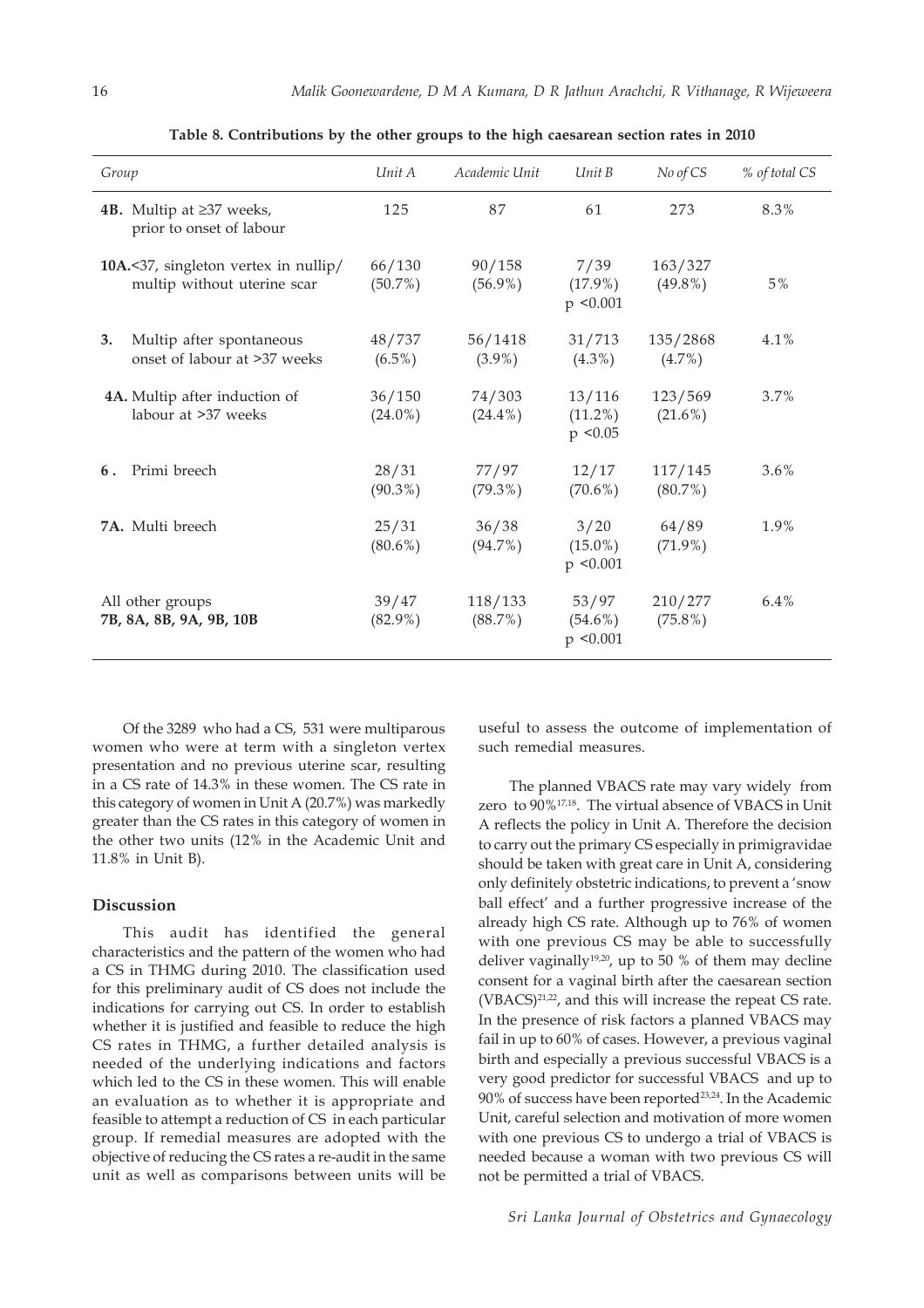17

During the last two decades there has been an increased number of CS carried out 'on demand', i.e at the patient's request and not on any justifiable obstetrics reason<sup>25,26</sup>. However, it has been clearly shown that this practice should be avoided as it is associated with increased maternal and perinatal adverse effects<sup>5,7</sup>. It has even been suggested that with evolution, human beings are developing a larger brain to think and having a narrow pelvis to move and natural selection is taking human beings towards more difficult childbirth, and human beings are becoming more intelligent enough to overcome this with CS<sup>27</sup>. It has also been found that up to 17% of Obstetricians (31% female and 8% male) would opt for a CS for themselves or their partners in situations where there was no obstetric justification for the CS<sup>28</sup>. CS on demand has been shown to contribute up to 38% of the CS rate<sup>29</sup>, and significantly contribute to the rising CS rates<sup>30</sup>. Approximately 17% of women in a study carried out in Southern Italy preferred elective CS and in approximately 91% of them the motivation for this choice was a perceived safer childbirth<sup>31</sup>. In a charitable non governmental hospital in Calcutta India, 99% of women perceived CS to be safer for the baby than vaginal delivery, and 24% preferred CS to avoid labour pains<sup>32</sup>. CS on demand will greatly increase the size of Group 2B. This will have a snowball effect and increase the size of Group 5 in the future. The Obstetrician should not become merely a technician carrying out the wishes of the woman and her partner. The Obstetrician has a duty to adequately discuss all the concerns of the woman and her partner regarding vaginal delivery, and counsel, advise and persuade them to accept and agree on the best obstetric management, on an individual basis.

The standard primipara 33 or the nulliparous term singleton vertex (NTSV) 34 is often used to compare CS rates between units. CS rates ranging from a low of  $5.1\%$  to a high of 34.2% have been reported<sup>15,34</sup>. In 2010, the indications and factors leading to the high CS rates in NTSV, a group of relatively low risk women, (Groups 1, 2A and 2 B in the current classification) need to be evaluated in all three units. The reason why the CS rate in NTSV in Unit A was approximately equal to the sum of the CS rates in the other two units, needs an in-depth analysis. A concerted effort is required to attempt a reduction of the high CS rate in NTSV prior to the inset of labour in Unit A and in NTSV after spontaneous onset of labour in Units A and B. With proper selection of women, adequate pre induction cervical ripening of cervix, and the adoption of a good protocol and guideline for IOL, it may be possible to reduce the CS rate in Group 2A.

In multiparous women at term with a singleton vertex presentation and no previous uterine scar, the CS rate in Unit A was approximately the sum of the rates of the other two units. Critical appraisal is required to identify the indications and the factors which led to the high CS rate in these apparently low risk multigravidae in Unit A.

With these in-depth analyses of the underlying factors and indications, and the adoption of appropriate remedial measures, a reduction of the high CS rates in the THMG should be feasible.

## **Conclusion**

The general characteristics and the pattern of the women having CS have been identified. The reasons for the low rate of VBACS in Unit A and the Academic Unit needs to be critically appraised to assess the feasibility of increasing VBACS. The indications and the factors responsible for the high CS rates prior to the onset of labour in NTSV needs to be critically appraised in all three units and especially in Unit A, with a view to reducing if possible the CS rates in this group of women. The factors leading to CS after spontaneous labour in NTSV in Unit A and Unit B needs to be critically appraised to assess the feasibility of reducing CS in this group of women. The factors which lead to CS in multipara at term with a singleton vertex presentation also needs to be analyzed in all three units, especially Unit A. It appears to be justified and feasible to attempt reducing the rising CS rates at the THMG.

### **References**

- 1. Goonewardene M, Gunaratna KA. Why are the caesarean section rates rising? *Sri Lanka Journal of Obstetrics and Gynaecology* 2001; **23**: 20-27.
- 2. Gunasekera PC, Goonewardene IMR, Wijesinghe PS. The caesarean section rate is rising. *Ceylon Medical Journal* 2001; **46**(iv): 147-50.
- 3. Fernando L, Abeywardene M. Trends in caesarean section. *Sri Lanka Journal of Obstetrics and Gynaecology* 1992-1993; **16**: 14-20.
- 4. Family Health Bureau. Annual Health Bulletin 1998. Ministry of Health, Colombo, Sri Lanka. 31
- 5. Lumbiganon P, Laopaiboon M, Gulmezoglu AM, Souza JP, Taneepanichskul S, Ruyem P, Attygalle DE, *et al*. Methods of delivery and pregnancy outcomes in Asia: the WHO global survey on maternal and perinatal health 2007 - 2008. *Lancet* 2010; **375**(9713): 490-9.
- 6. Bertran AP, Merialdi M, Lauer JA, Bing-Shun W, Thomas J, Van Look P, Wagner M. Rates of caesarean section: analysis of global, regional and national estimates. *Paediatric Perinatal Epidemiology* 2007; **21**(2): 98-113.
- 7. Villar J, Valladares E, Wojdela D, Zavaleta N, Carroli G, Velazco A, *et al* of WHO 2005 Global Survey on Maternal and Perinatal Health Research Group. Caesarean delivery